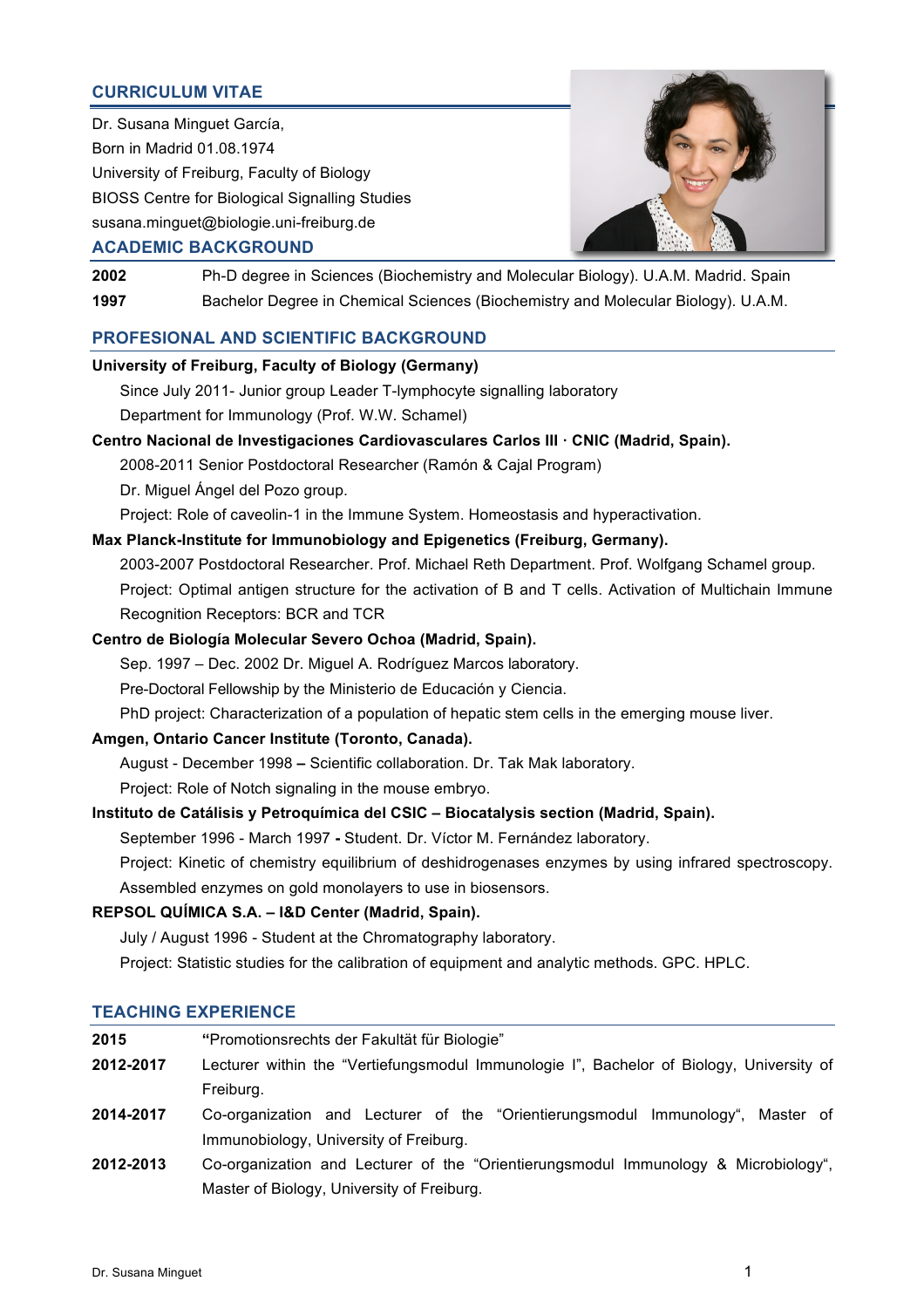**2004, 2005** Co-organized of the Advanced Immunology experimental courses, University of Freiburg.

## **GRANTS (FUNDING ID).**

| 2016 | Baden-Württemberg Stiftung Eliteprogramm.                                                          |
|------|----------------------------------------------------------------------------------------------------|
| 2016 | Member of the European Network on Anti-Cancer Immuno-Therapy (EU 721358 -                          |
|      | EN ACTI2NG).                                                                                       |
| 2015 | Individual grant for the project "The role of the biophysical properties of the tumor stroma in T- |
|      | cell infiltration and anti-tumoral responses", DFG MI 1942/2-1.                                    |
| 2015 | Member of the "SFB-1160 "Immune-mediated pathology as a consequence of impaired                    |
|      | immune reactions (IMPATH)", TP5, DFG.                                                              |
| 2014 | "Innovationsfonds Forschung Grant" for the project "Light-inducible T-cell immunotherapy of        |
|      | cancer", University of Freiburg.                                                                   |
| 2013 | Co-applicant of the grant "The role of Caveolin-1 in the activation and lymph node egress of       |
|      | pathogenic T cells during graft-versus-host disease", Else Kröner-Fresenius-Stiftung.              |
| 2013 | Co-applicant of the "91b Großgeräteantrag grant", DFG.                                             |
| 2012 | "Innovationsfonds Forschung Grant" for the project "Impact of micro-organization and               |
|      | biophysical properties of the Thymus in T-cell differentiation", University of Freiburg.           |
| 2009 | Awarded a 5-year tenure track position from the Ramón y Cajal International Program of the         |
|      | Spanish Ministry of Science and Innovation.                                                        |

**1997-2001** PhD Fellowship from the Spanish Ministry of Science and Innovation.

### **PUBLICATIONS (publications as corresponding author are highlighted in blue)**

## *As Principal Investigator:*

- Rauch KS, Hils M, Lupar E, **Minguet S**, Sigvardsson M, Rottenberg ME, Izcue A, Schachtrup C, Schachtrup K. Id3 Maintains Foxp3 Expression in Regulatory T Cells by Controlling a Transcriptional Network of E47, Spi-B, and SOCS3. **Cell Rep**. 2016 Dec 13;17(11):2827-2836

- Swamy, M., Beck-Garcia, K., Beck-Garcia, E., Hartl, F.A., Morath, A., Yousefi, O.S., Dopfer, E.P., Molnar, E., Schulze, A.K., Blanco, R.*, Borroto A, Martín-Blanco N, Alarcon B, Höfer T,* **Minguet S**§ and Schamel WWA§ . A Cholesterol-Based Allostery Model of T Cell Receptor Phosphorylation. **Immunity** *2016 44*, 1091- 1101. <sup>§</sup>Corresponding authors.

-Schönle A, Hartl FA, Mentzel J, Rauch KS, Wohlfeil SA, Nöltner T, Hechinger AK, Melchinger W, Fehrenbach K, Guadamillas MC, Prestipino A, Follo M, Prinz G, Ruess AK, Pfeifer D, Pozo MA, Schmitt-Graeff A, Duyster J, Blazar BR, Schachtrup K, **Minguet S§** and Zeiser R§ . "Caveolin-1 regulates TCR signal strength and regulatory T cell differentiation into alloreactive T cells" **Blood.** 2016 Apr 14;127(15):1930-9 § Corresponding authors.

-Paensuwan P, Hartl FA, Yousefi OS, Ngoenkam J, Wipa P, Dopfer EP, Khamsri B, Sanguansermsri D, **Minguet S**, Schamel WWA and Pongcharoen S. "Nck binds to the T cell antigen receptor using its SH3.1 and SH2 domains simultaneously promoting TCR functioning". **J Immunol.** 2016 Jan 1;196(1):448-58

- Fiala GJ, Janowska I, Prutek, F, Hobeika E, Satapathy A, Sprenger A, Plum T, Seidl M, Dengjel J, Reth M, Cesca F, Brummer T, **Minguet S§** and Schamel WWA§ . "Kidins220/ARMS binds to the B cell antigen receptor and regulates B cell development and activation". **Journal of Experimental Medicine** 2015 Aug31. <sup>§</sup>Corresponding authors.

-Strippoli R, Loureiro J, Benedicto I, Perez-Lozano ML, Moreno V, Barreiro O, Pellinen T, **Minguet S**, Foronda M, Osteso MT, Lopez-Cabrera M and Pozo MAP. "Caveolin-1 deficiency induces a MEK-ERK1/2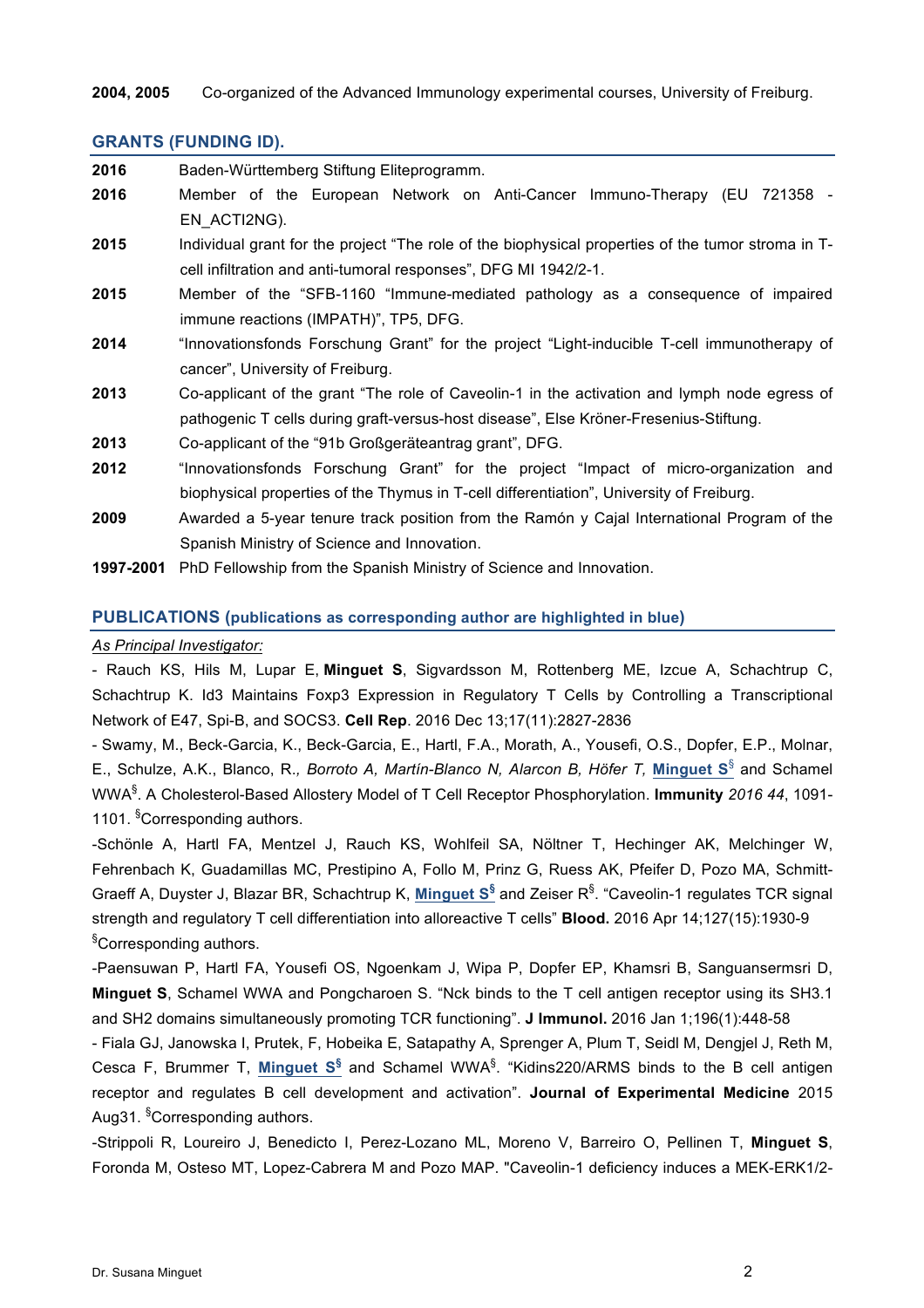Snail-dependent epithelial-mesenchymal transition in the peritoneum." **EMBO Mol Med.** 2014 Dec 30;7(1):102-23

-Dopfer EP, Oberg HH, Siegers GM, Fiala GJ, Garcillán B, Regueiro JR, Kabelitz D, Adams EJ, **Minguet S**, Wesch D, Fisch and Schamel WWA. "The CD3 conformational change is not required for  $\gamma\delta$  T cell receptor activation, but enhances tumor killing". **Cell Rep.** 2014 (5):1704.

-Ngoenkam J, Paensuwan P, Preechanukul K, Khamsri B, Yiemwattana I, Beck-García E, **Minguet S**, Schamel WW, Pongcharoen S. Non-overlapping functions of Nck1 and Nck2 adaptor proteins in T cell activation. **Cell Commun Signal.** 2014 (1):21

-Dopfer EP, **Minguet S**, Schamel WW. A new vampire saga: the molecular mechanism of T cell trogocytosis. **Immunity**. 2011 (35):151-3.

#### *As Postdoctoral Researcher:*

-Goetz JG\*, **Minguet S\***, Navarro I, Samaniego R, Tello M, Calvo E, Lazcano JJ, Osteso T, Pellinen T, Echarri A, Cerezo A, Garcia R, Keely PJ, Sánchez-Mateos P, Cukierman E, Del Pozo MA. Biomechanical remodeling of the microenvironment by stromal caveolin-1 favors tumor invasion and metastais. **Cell.** 2011 (146):148-63. \*Shared first authorship.

-**Minguet S**, Dopfer EP and Schamel WWA. Low valency, but not monovalent, antigens trigger the B cell antigen receptor (BCR). **Int Immunol** 2010 (22): 205-212.

-**Minguet S**§ , Huber M, Freudenberg MA, Pollmer C, Reth M, Schamel WW. Enhanced B cell activation mediated by TLR4 and BCR crosstalk. **Eur J Imm** 2008 (38): 2475-2487. § Corresponding author.

- -**Minguet S**, Swamy M, Dopfer EP, Dengler E, Alarcón B, Schamel WW. The extracellular part of zeta is buried in the T cell antigen receptor complex. **Immunol Lett** 2007 (116): 203-210.
- -**Minguet S,** Swamy M, Schamel WW**.** The short length of the extracellular domain of zeta is crucial for T cell antigen receptor function. **Immunol Lett** 2007 (116):195-202.
- -Siegers, GM, Swamy M, Fernández-Malavé E, **Minguet S**, Rathmann S, Guardo AC, Pérez-Flores V, Regueiro JR, Alarcón B, Fisch P, Schamel WW. Different composition of the human and the mouse  $\gamma \delta$  T cell receptor CD3 explains different phenotypes of CD3γ- and CD3δ-immunodeficiencies. **Journal of Experimental Medicine** 2007 (11):2537-44.
- -Swamy M, **Minguet S**, Siegers, GM, Alarcón B, Schamel WW. A native antibody-based mobility-shift technique (NAMOS-assay) to determine the stoichiometry of multiprotein complexes. **J Immunol Methods**. 2007 (31): 74-83.
- -**Minguet S**, Swamy M, Alarcon B, Luescher IF, Schamel WW. Full activation of the T cell receptor requires both clustering and conformational changes at CD3. **Immunity.** 2007 (1): 43-54.
- -Pracht C, **Minguet S**, Leitges M, Reth M, Huber M. Association of protein kinase C-delta with the B cell antigen receptor complex. **Cell Signal**. 2007 (4): 715-22.
- -Lessmann E, Ngo M, Leitges M, **Minguet S**, Ridgway ND, Huber M. Oxysterol-binding protein-related protein (ORP) 9 is a PDK-2 substrate and regulates Akt phosphorylation. Cell Signal. 2007 (2): 384-92.
- -Swamy M, Siegers GM, **Minguet S**, Wollscheid B, Schamel WW. Blue native polyacrylamide gel electrophoresis (BN-PAGE) for the identification and analysis of multiprotein complexes. **Sci STKE.** 2006 (345): pl4.
- -Schamel WW, Risueno RM, **Minguet S**, Ortiz AR, Alarcon B. A conformation- and avidity-based proofreading mechanism for the TCR-CD3 complex. **Trends Immunol**. 2006 (4): 176-82.
- -**Minguet S**, Huber M, Rosenkranz L, Schamel WW, Reth M, Brummer T. Adenosine and cAMP are potent inhibitors of the NF-kappa B pathway downstream of immunoreceptors. **Eur J Immunol**. 2005 (1):31- 41.